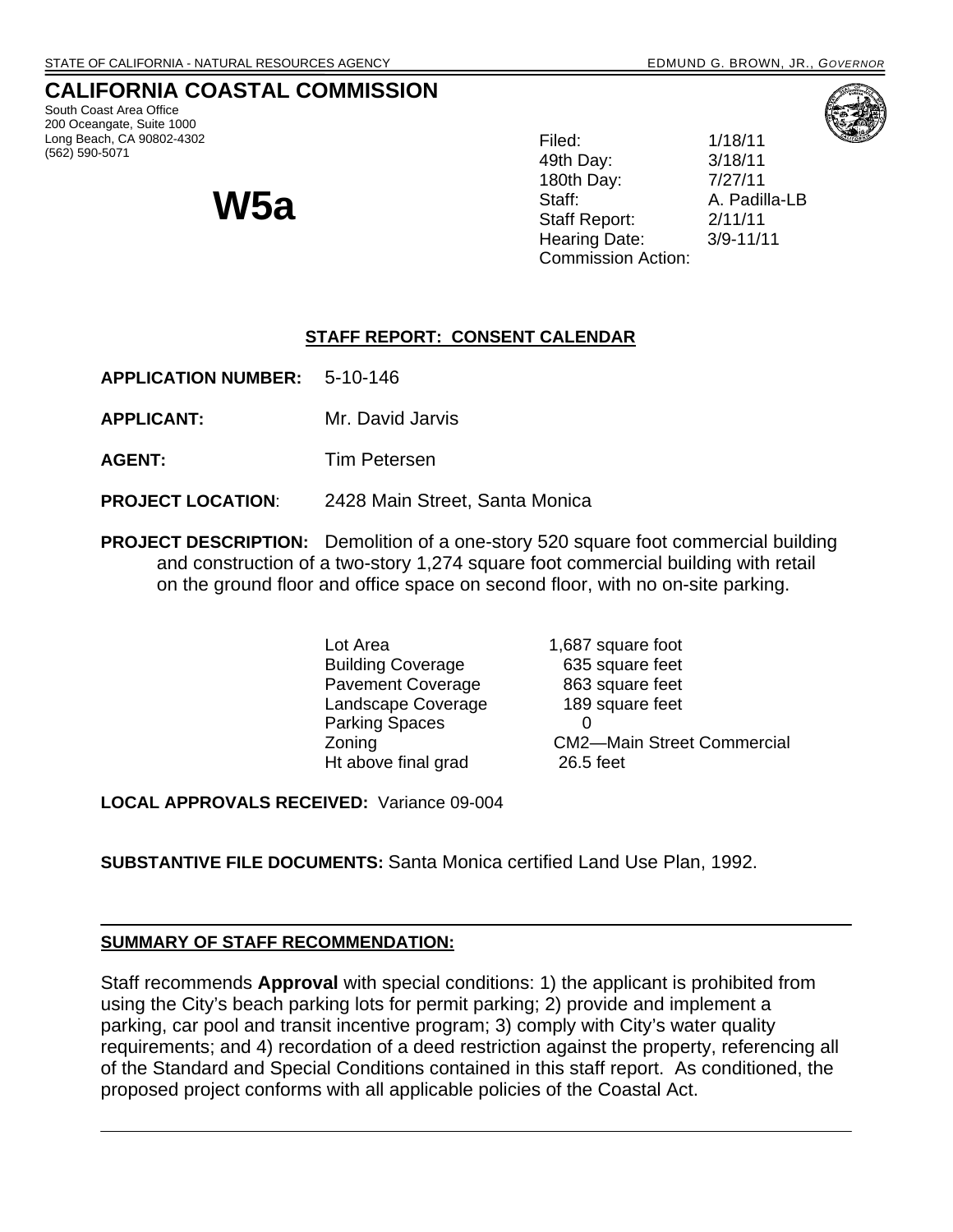## **I. STAFF RECOMMENDATION:**

Staff recommends that the Commission adopt the following resolution to **APPROVE** the coastal development permit application:

#### *MOTION: I move that the Commission approve coastal development permit applications included on the consent calendar in accordance with the staff recommendations.*

Staff recommends a **YES** vote. Passage of this motion will result in approval of all permits included on the consent calendar. An affirmative vote of a majority of the Commissioners present is needed to pass the motion.

#### **RESOLUTION TO APPROVE THE PERMIT:**

The Commission hereby approves a permit, subject to the conditions below, for the proposed development and adopts the findings set forth below on grounds that the development as conditioned will be in conformity with the provisions of Chapter 3 of the California Coastal Act and will not prejudice the ability of the local government having jurisdiction over the area to prepare a local coastal program conforming to the provisions of Chapter 3. Approval of the permit complies with the California Environmental Quality Act because either 1) feasible mitigation measures and/ or alternatives have been incorporated to substantially lessen any significant adverse effects of the development on the environment, or 2) there are no further feasible mitigation measures or alternative that would substantially lessen any significant adverse impacts of the development on the environment.

### **II. STANDARD CONDITIONS:**

- 1. Notice of Receipt and Acknowledgment. The permit is not valid and development shall not commence until a copy of the permit, signed by the permittee or authorized agent, acknowledging receipt of the permit and acceptance of the terms and conditions, is returned to the Commission office.
- 2. Expiration. If development has not commenced, the permit will expire two years from the date on which the Commission voted on the application. Development shall be pursued in a diligent manner and completed in a reasonable period of time. Application for extension of the permit must be made prior to the expiration date.
- 3. Interpretation. Any questions of intent or interpretation of any condition will be resolved by the Executive Director or the Commission.
- 4. Assignment. The permit may be assigned to any qualified person, provided assignee files with the Commission an affidavit accepting all terms and conditions of the permit.
- 5. Terms and Conditions Run with the Land. These terms and conditions shall be perpetual, and it is the intention of the Commission and the permittee to bind all future owners and possessors of the subject property to the terms and conditions.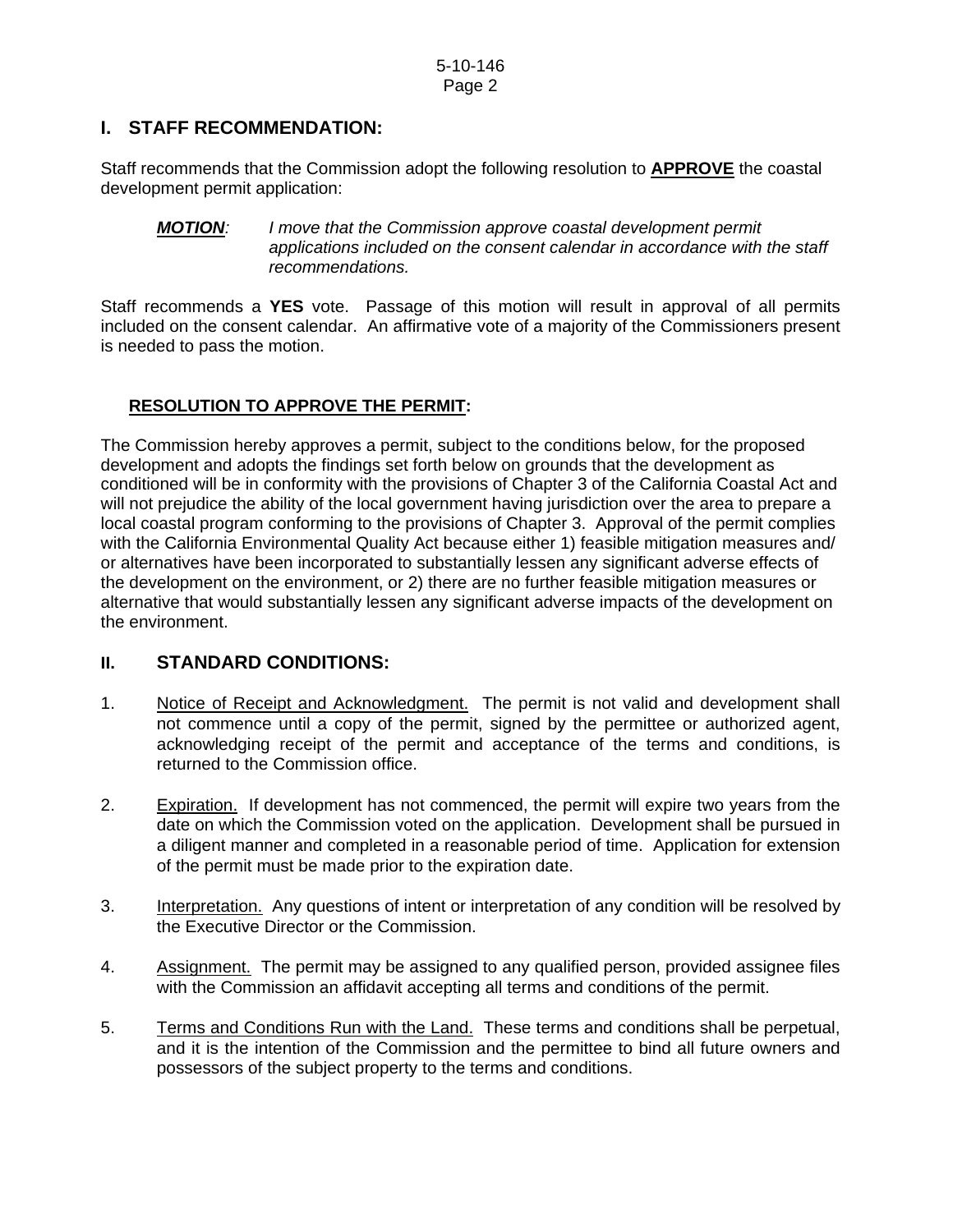## **III. SPECIAL CONDITIONS:**

## **1. Parking Permits**

The applicant, and all successors in interest, shall be prohibited from obtaining City issued parking permits for any of the City owned and operated beach parking lots.

# **2. Parking, Car Pool and Transit Incentive Program**

**A. PRIOR TO ISSUANCE OF THE COASTAL DEVELOPMENT PERMIT,** the applicant shall provide for review and approval by the Executive Director, a parking, carpool and transit incentive program as follows:

(1) The applicant shall actively encourage employee participation in a Transportation Ride Sharing Program.

(2) A public transit fare reimbursement program shall be implemented by the applicant. The system shall be in effect for at least a 30-year period. The applicant shall provide for partial reimbursement to one hundred percent of the employees of the development for public transit fare to and from work.

(3) The applicant shall provide a bicycle parking area, free of charge, on the property for employees and the public.

(4) The applicant shall provide an on-site shower for use by tenants and employees.

(5) The applicant shall implement a publicity program, the contents of which is subject to the review and approval of the Executive Director, that indicates how the future occupants of the development will be made aware of the provisions of this special condition. The publicity program shall be implemented during the first month of occupancy of the new development.

**B.** The permittee shall undertake the development in accordance with the approved program. Any proposed changes to the approved program shall be reported to the Executive Director. No changes to the program shall occur without a Coastal Commission approved amendment to this coastal development permit unless the Executive Director determines that no amendment is required.

# **3. Water Quality Standards**

With the acceptance of this permit the applicant agrees to comply with all applicable City of Santa Monica water quality requirements as required under the City's Municipal Code that are in effect at the time of approval of this permit.

# **4. Deed Restriction**

**PRIOR TO ISSUANCE OF THE COASTAL DEVELOPMENT PERMIT**, the applicant shall submit to the Executive Director for review and approval documentation demonstrating that the applicant has executed and recorded against the parcel(s) governed by this permit a deed restriction, in a form and content acceptable to the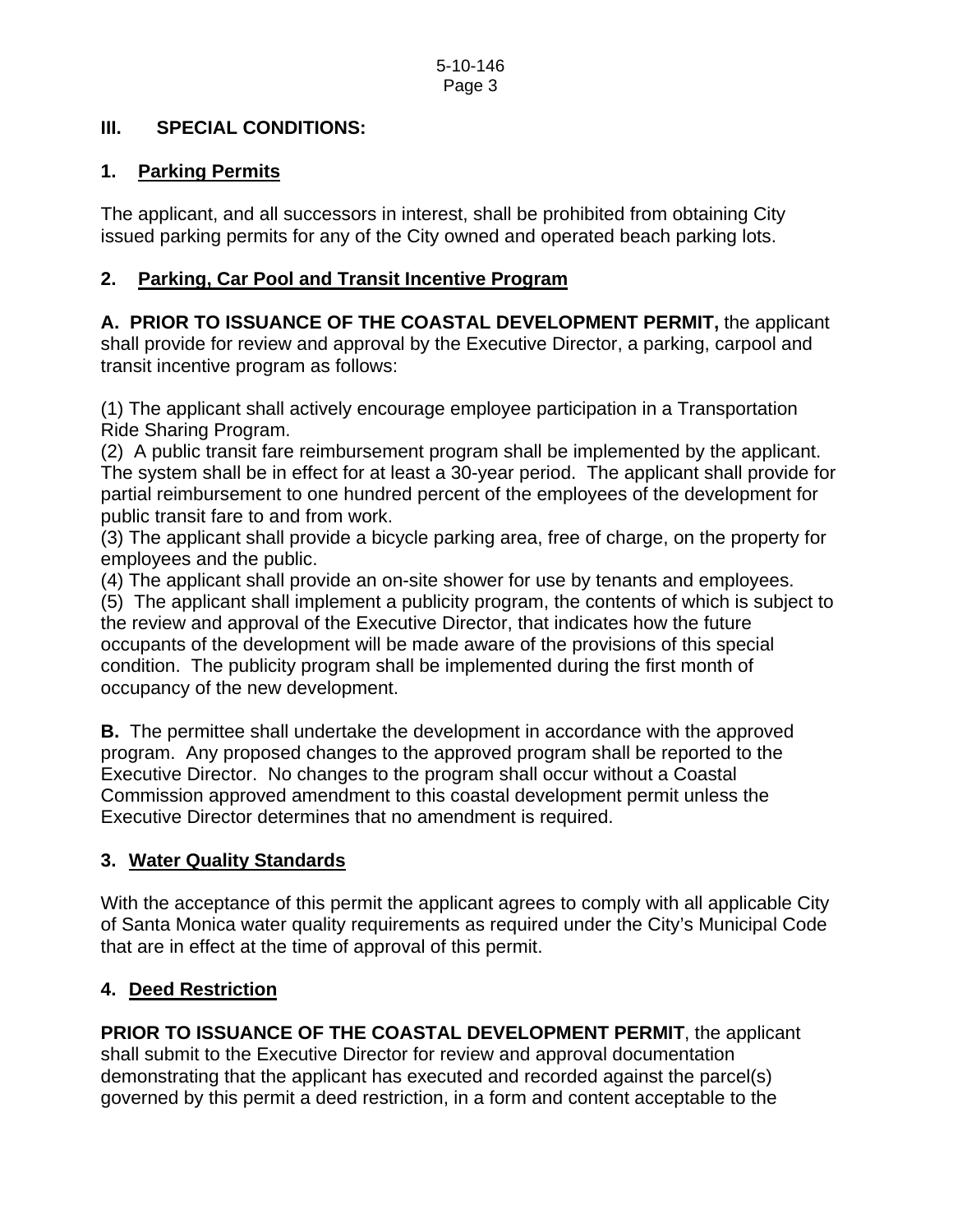Executive Director: (1) indicating that, pursuant to this permit, the California Coastal Commission has authorized development on the subject property, subject to terms and conditions that restrict the use and enjoyment of that property; and (2) imposing the Special Conditions of this permit as covenants, conditions and restrictions on the use and enjoyment of the Property. The deed restriction shall include a legal description of the entire parcel or parcels governed by this permit. The deed restriction shall also indicate that, in the event of an extinguishment or termination of the deed restriction for any reason, the terms and conditions of this permit shall continue to restrict the use and enjoyment of the subject property so long as either this permit or the development it authorizes, or any part, modification, or amendment thereof, remains in existence on or with respect to the subject property.

## **IV. FINDINGS AND DECLARATIONS:**

The Commission hereby finds and declares:

## **A. Project Description and Location**

The applicant proposes to demolish a 520 square foot commercial building and covered storage area and construct a two-story, 26.5-foot high, 1,274 square foot commercial building with 189 square feet of landscaping. The ground floor will be developed with 635 square feet of general retail and the second floor will have 639 square feet of general office. The project site is a 1,687 square foot parcel, measuring 25 feet wide by 67.5 feet long. The existing driveway apron will be filled and curbed to create an additional onstreet public parking space.

The proposed project is located on Main Street in the City of Santa Monica. The site is situated on the west side of Main Street between Hollister Avenue and Ocean Park Boulevard (see Exhibit 1 &2). The lot is currently developed with a 520 square foot commercial building, covered storage area and driveway. The City of Santa Monica's certified Land Use Plan designates the project site as Main Street Commercial (CM2). The surrounding area is currently developed with commercial uses.

The site is two blocks east of the Santa Monica State beach and abuts the City owned public parking lot (Lot No. 11) located along Neilson Way. The Neilson Way lot is one of four City owned lots located along Neilson Way. The lots were developed to provide parking for visitors to the visitor-commercial area along Main Street. All four lots provide a total of approximately 361 metered spaces with approximately 130 parking spaces provided within Lot No. 11.

## **B. Public Access/Parking**

The Commission has consistently found that a direct relationship exists between the provision of adequate parking and the availability of public access to the coast. Because the project site is located in a commercial area within close proximity to a number of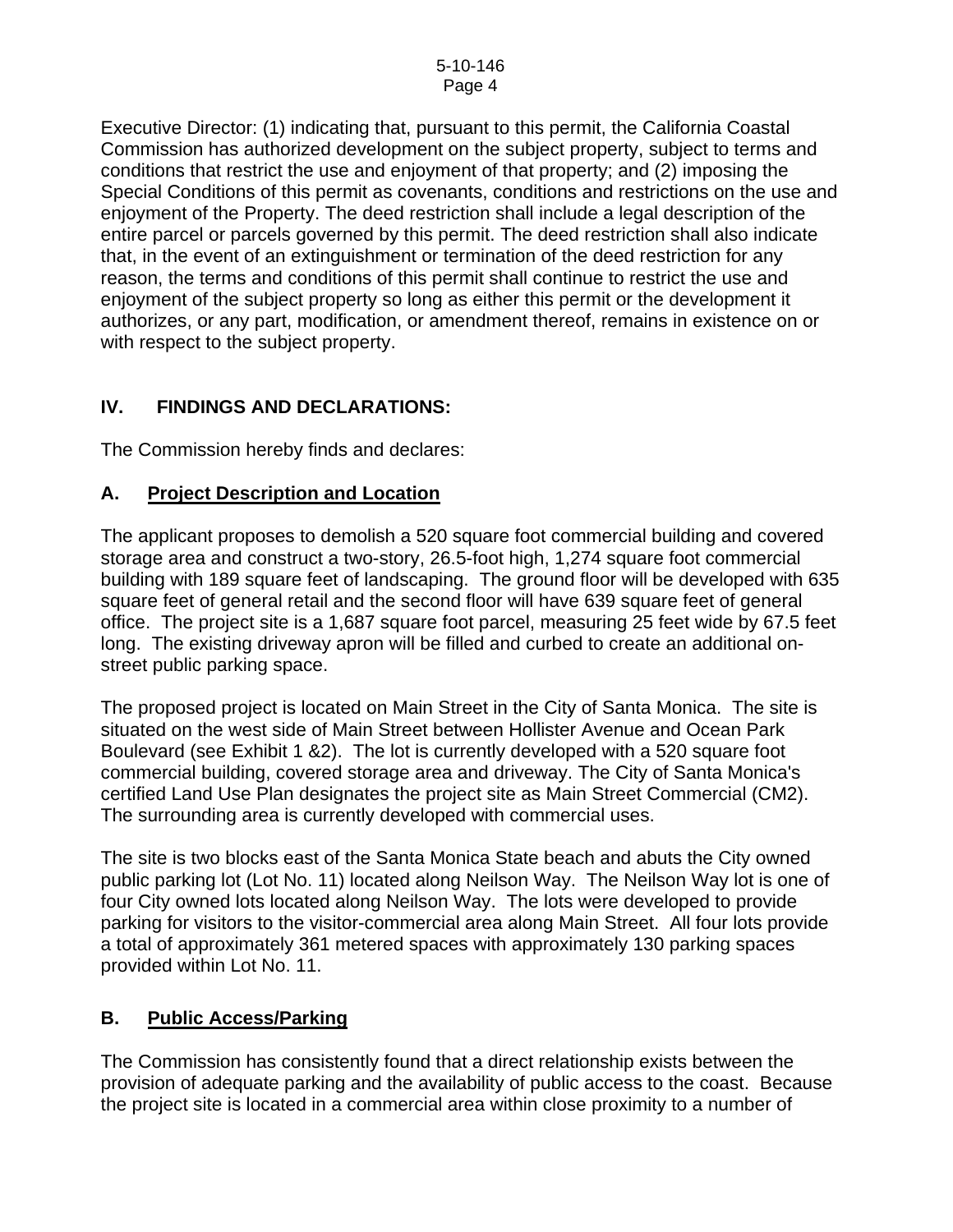coastal recreational areas and visitor serving uses, the provision of adequate on-site parking or alternative means of transportation is critical for continued public beach access in the area. Furthermore, the Commission has consistently addressed both public and private parking issues in order to protect the ability of beach visitors who depend on the automobile to access the beach.

Because of the small size of the project site and narrow frontage, the applicant has indicated that it is economically infeasible to provide on-site parking and on-site parking would not meet the City's parking design requirements. According to the City, the size of the project site precludes the ability to provide parking spaces and room for vehicular maneuverability on-site. The existing site contains a nonconforming driveway accessed from Main Street, with no rear access, forcing vehicles to back out onto Main Street creating a hazardous situation for vehicles and pedestrians. Therefore, the City granted a variance (No. 09-004) to construct the new building without the City required four onsite parking spaces. However, In-lieu of on-site parking the City required as conditions of the variance that the applicant provide; off-site parking by leasing four spaces from the City of Santa Monica in one of their City owned and operated parking lots; filling of the driveway apron to provide one additional on-street parking space; transit subsidy to all tenant employees, on-site transportation service information; and secure bicycle storage on-site, on-site shower; public bicycle rack.

In discussions with the City, the City has indicated that they are no longer issuing new parking leases for the Neilson Way parking lots that are adjacent to the project site and the only lots available for leasing are the City Beach lots located along Barnard Way, located one block to the west at the beach. However, in past permit action the Commission has found that the beach parking lots should be for support parking for public beach and recreational use and does not support the use of the beach parking lots as support parking for commercial development. Therefore, the use of the beach lots by the proposed project would not be allowed under this permit.

Because of the small size of the lot and location along Main Street, providing parking is problematic. However, because the project's demand is small, the lack of parking can be mitigated through participation in a Transportation Management Program that require the provision of discounted mass transportation fare, mass transit information, provision of bike racks and shower facilities, and the creation of an additional on-street parking space as required by the City's variance. Furthermore, because of the small size of the proposed retail space and office, these uses will not be destination type uses that create a high parking demand, and patronage will be from shared use with the other commercial establishments located along the Main Street Commercial area. Therefore, in this particular situation any potential impact due to the lack of parking will be adequately mitigated as conditioned by this permit.

The Commission finds that only as conditioned will the proposed project be consistent with past Commission permit action for the area and with Section 30211 and 30252 of the Coastal Act and with applicable policies of the City's certified LUP.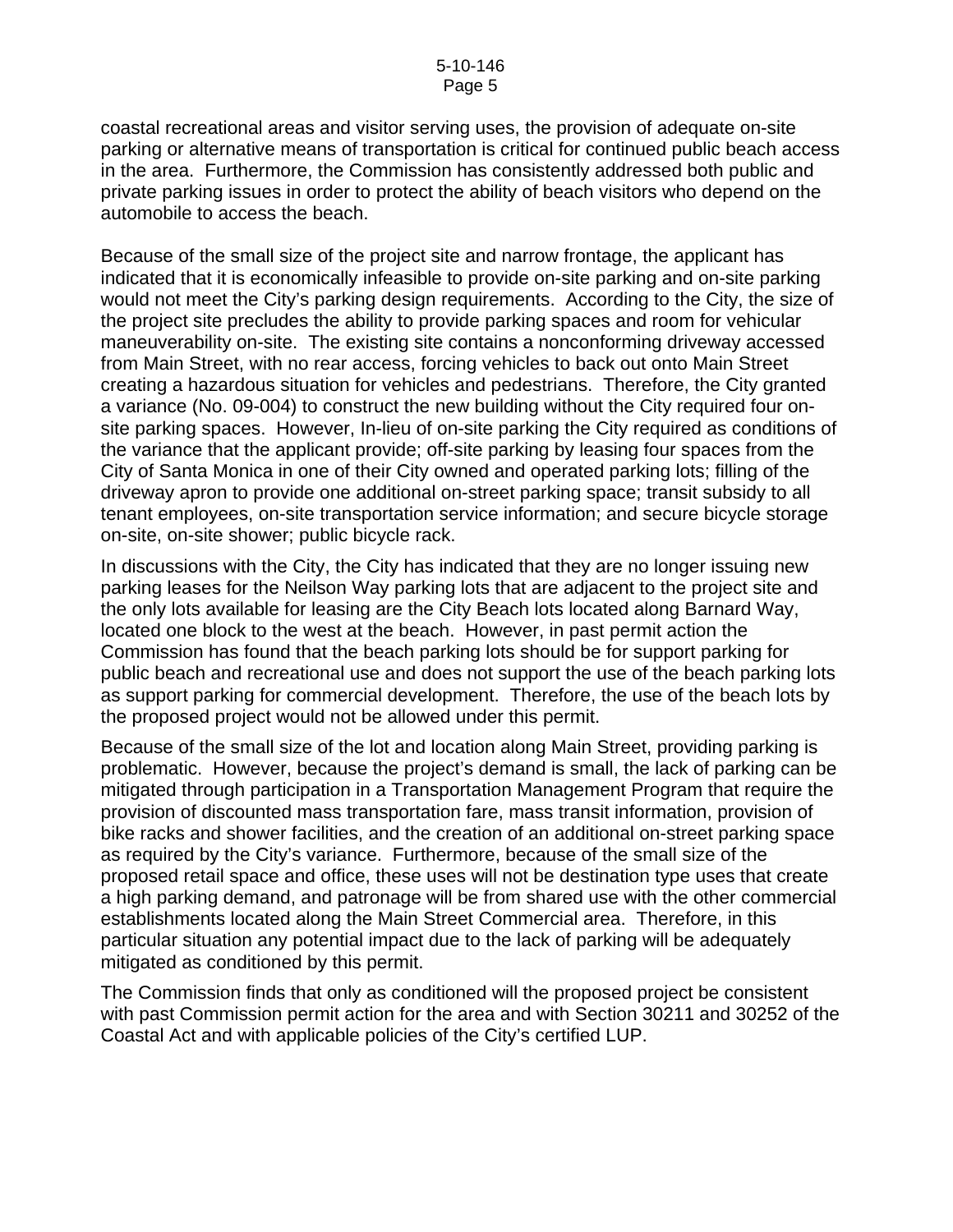## **C. Development/ Visual Resources**

The project property consists of a 1,687 square foot lot in a commercially developed area in the Main Street Commercial area of the City of Santa Monica. The City's Main Street Commercial area extends from Pico Boulevard to the north and to the southern City boundary and consists of a mix of retail, office and residential uses.

The proposed development will consist of a two story, 26.5 foot high, as measured from existing grade, 1,274 square foot commercial building. The area along Main Street is commercially developed with development ranging from one to two stories in height. The certified LUP limits heights to the heights allowed under the CM2 zoning, which is 27 feet. The proposed development is 26.5 feet high, as measured from existing grade.

As proposed, the project will be consistent with the character of the surrounding area. Furthermore, because of the location and developed nature of the area, the proposed project will not have any impact on coastal views. The Commission, therefore, finds that the project will be consistent with the view protection policies of the Coastal Act, will not adversely impact the visual resources of the surrounding area, and therefore, is consistent with Sections 30250 and 30251 of the Coastal Act.

## **D. Control of Polluted Runoff**

The proposed project poses a potential source of pollution due to contaminated runoff from on-site run-off from roof and hardscape. Increased urban runoff due to increase in impervious surfaces from the site can carry pollutants and sediment from the site into the City's storm drains and into the Santa Monica Bay. To mitigate potential impacts the Commission has routinely required projects to incorporate best management practices with extensive recommendations and measures to reduce or prevent contaminants from running off the site.

Urban runoff and pollution of the bay are important issues with the City of Santa Monica. The City, to mitigate potential impacts caused by development, has adopted an Urban Runoff Pollution Ordinance. The ordinance is designed to reduce the amount of urban runoff pollution from sites. The ordinance requires projects to incorporate best management practices with extensive recommendations and measures to reduce or prevent contaminants from running off the site during construction and operation of the proposed development. The proposed project includes a drywell to allow infiltration of site runoff, consistent with the City's requirements.

Furthermore, the City has constructed a new state-of-the-art stormwater treatment facility that treats all dry weather storm runoff. Runoff from all new development is directed to existing stormdrains, which direct stormwater to the treatment facility.

As proposed, the project will incorporate effective Best Management Practice and help improve the quality of Santa Monica bay. The Commission, therefore, finds that the proposed project will improve water quality consistent with Section 30231 of Coastal Act.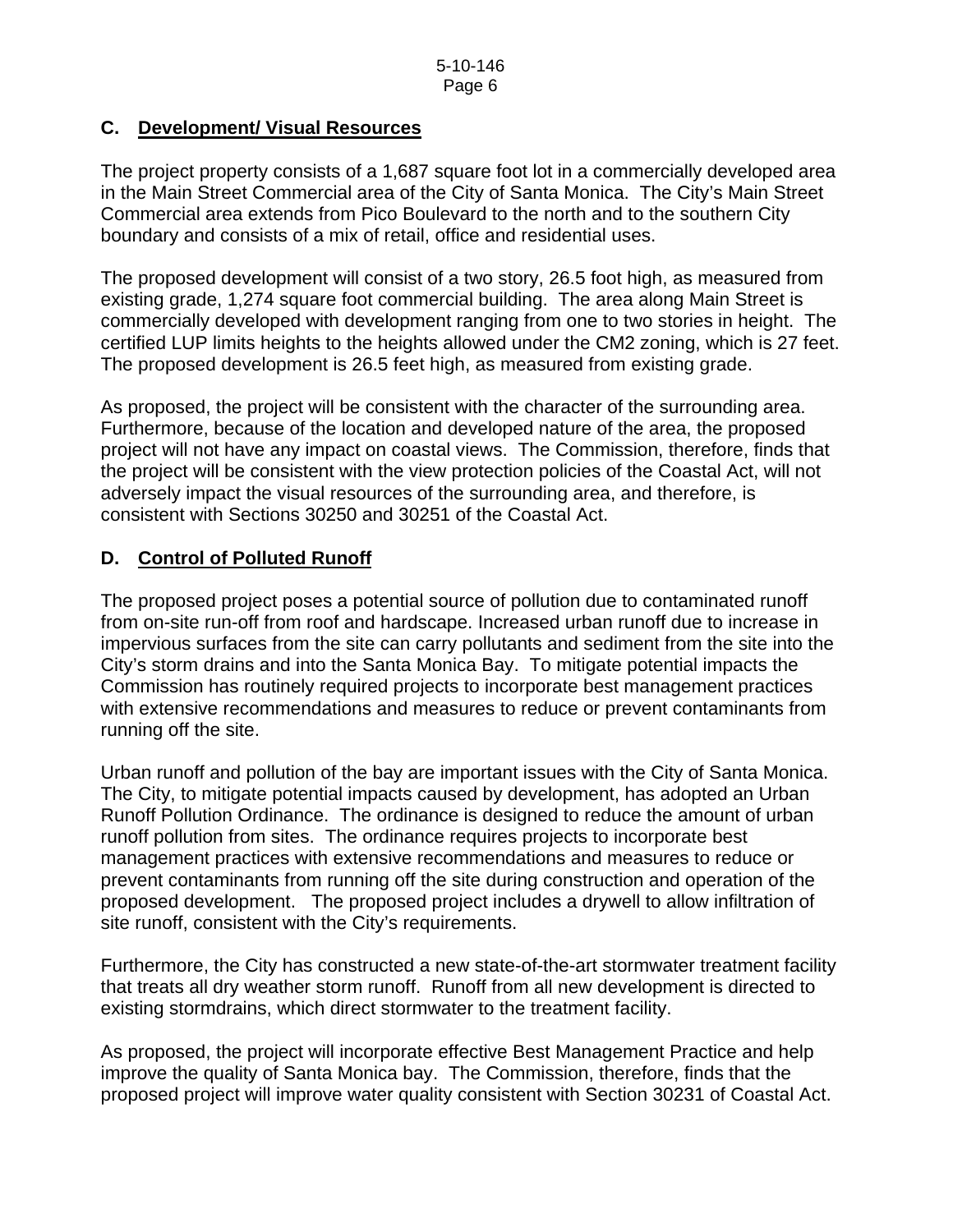## **E. Local Coastal Program**

In August 1992, the Commission certified, with suggested modifications, the land use plan portion of the City of Santa Monica's Local Coastal Program, excluding the area west of Ocean Avenue and Neilson Way (Beach Overlay District), and the Santa Monica Pier. On September 15, 1992, the City of Santa Monica accepted the LUP with suggested modifications.

The subject site is suitable for commercial development. As conditioned the development will not adversely impact coastal resources or access. The Commission, therefore, finds that the proposed project, only as conditioned, will be consistent with the Chapter 3 policies of the Coastal Act and will not prejudice the ability of the City to prepare implementation for a Local Coastal Program consistent with the policies of Chapter 3 of the Coastal Act as required by Section 30604(a).

# **F. CEQA**

Section 13096 of the Commission's regulations requires Commission approval of Coastal Development Permit applications to be supported by a finding showing the application, as conditioned by any conditions of approval, to be consistent with any applicable requirements of the California Environmental Quality Act (CEQA). Section 21080.5(d)(2)(A) of CEQA prohibits a proposed development from being approved if there are feasible alternatives or feasible mitigation measures available which would substantially lessen any significant adverse effect which the activity may have on the environment.

There are no negative impacts caused by the proposed development which have not been adequately mitigated. Therefore, the proposed project is found consistent with CEQA and the policies of the Coastal Act.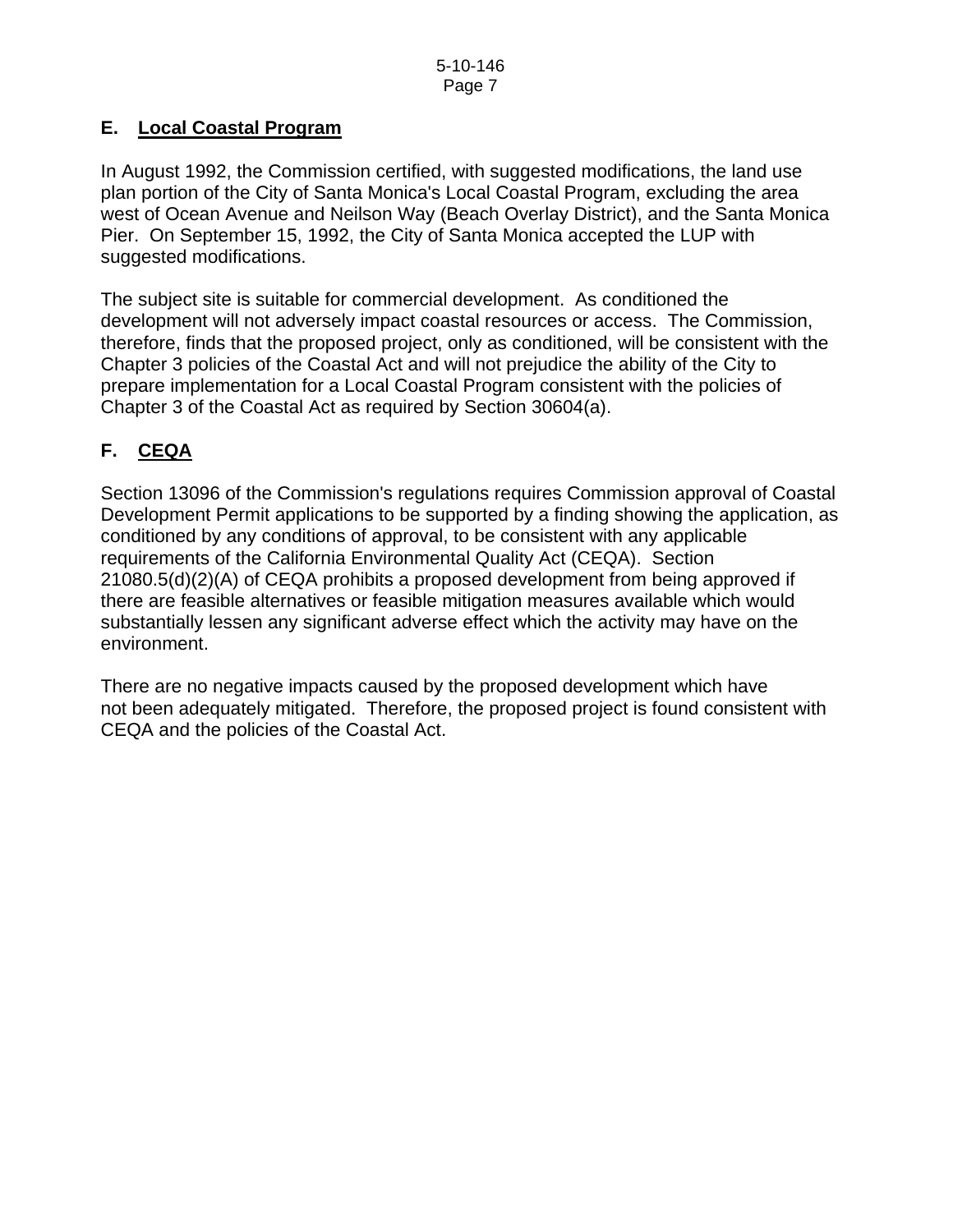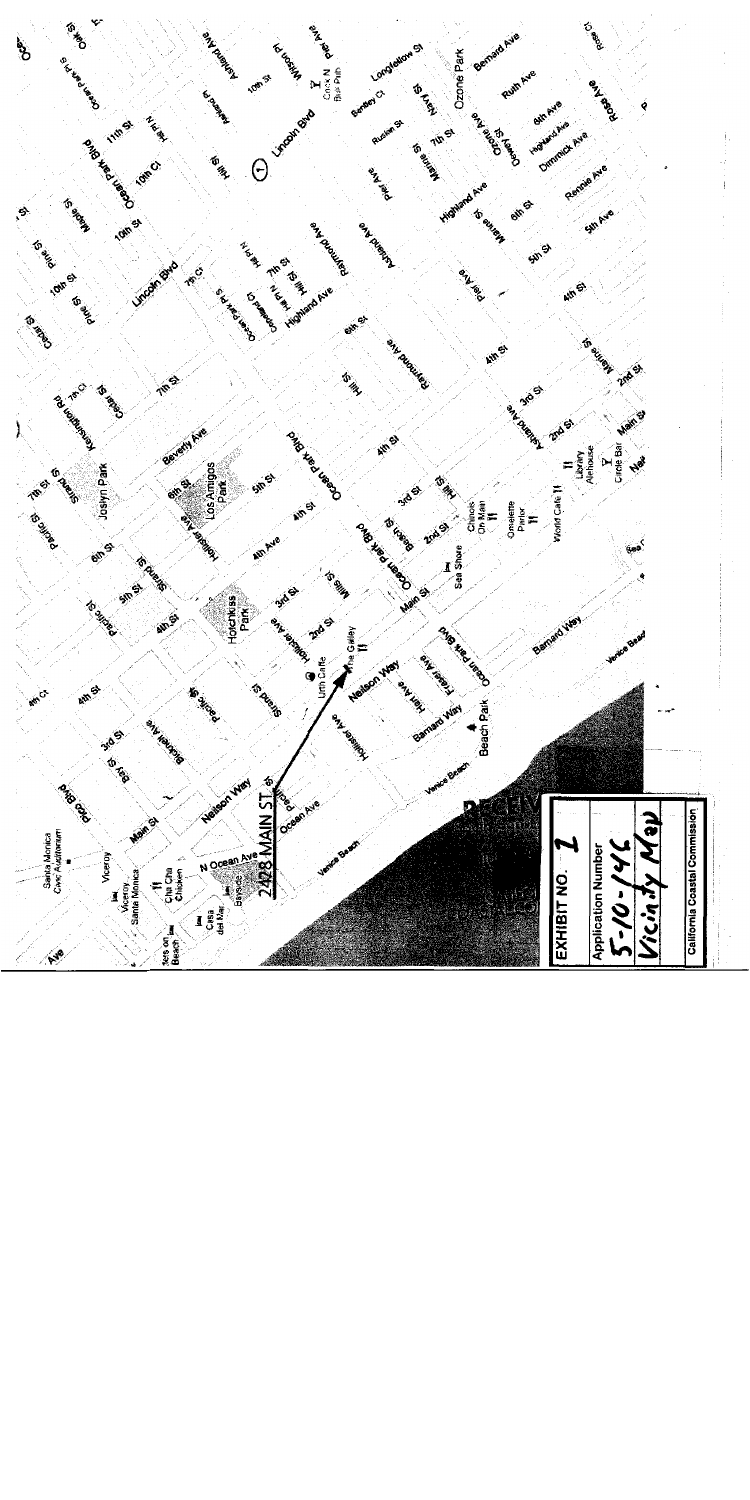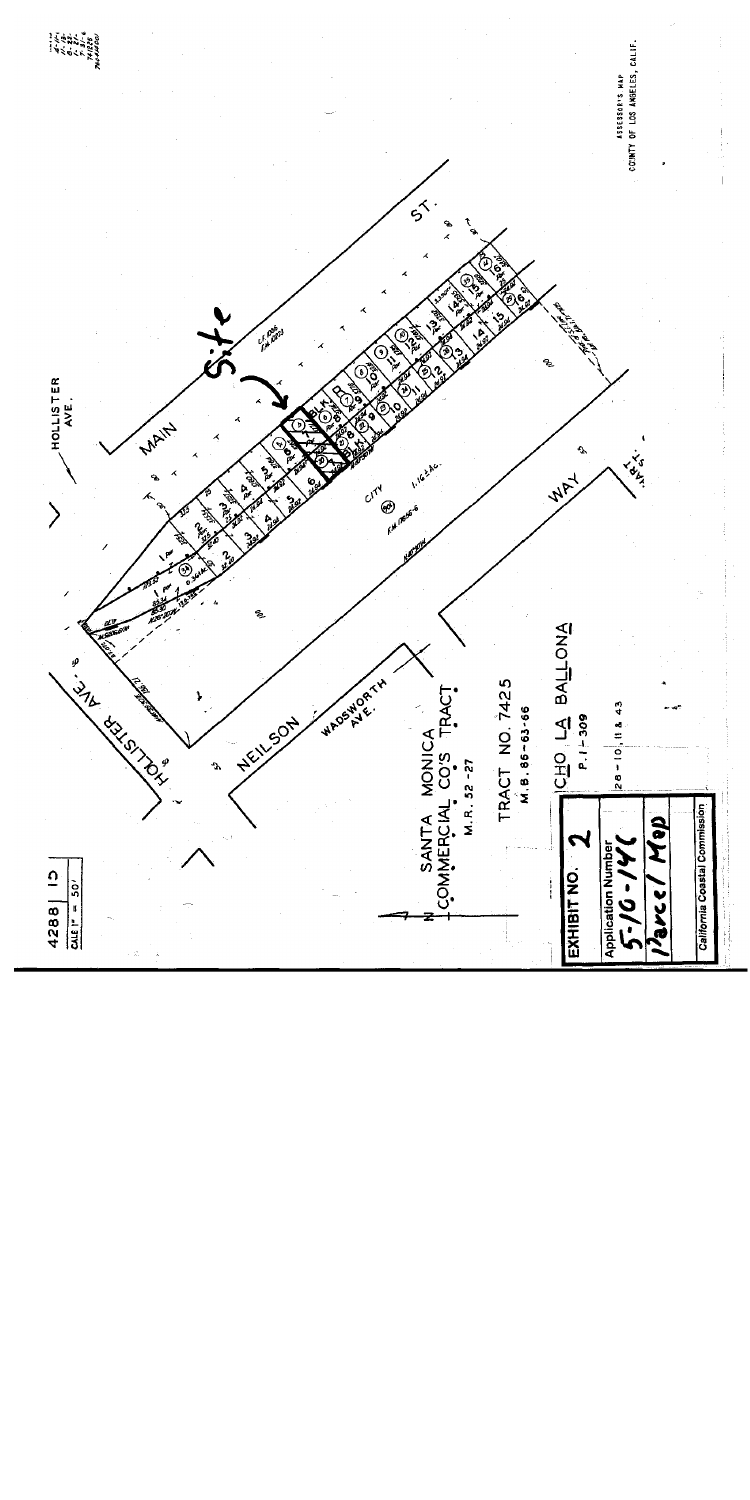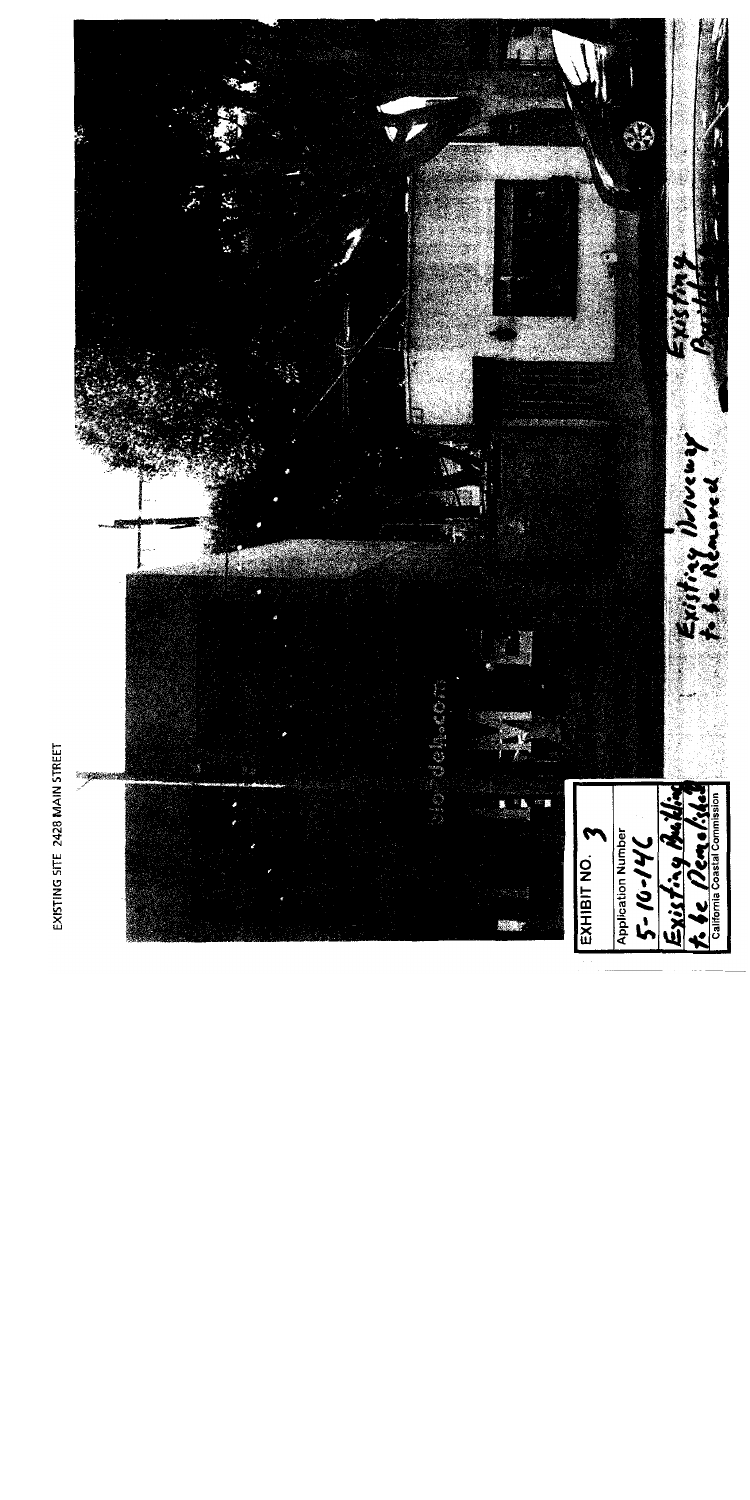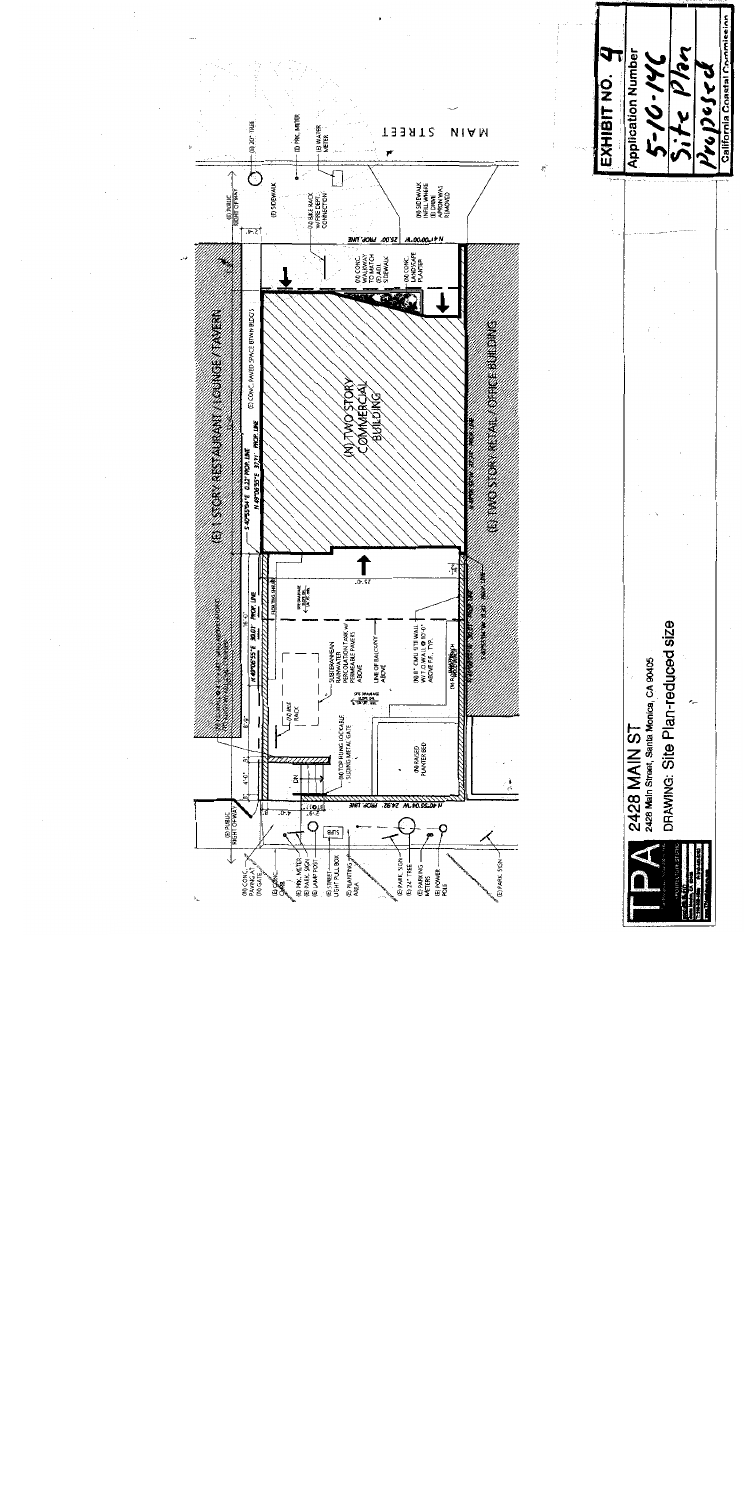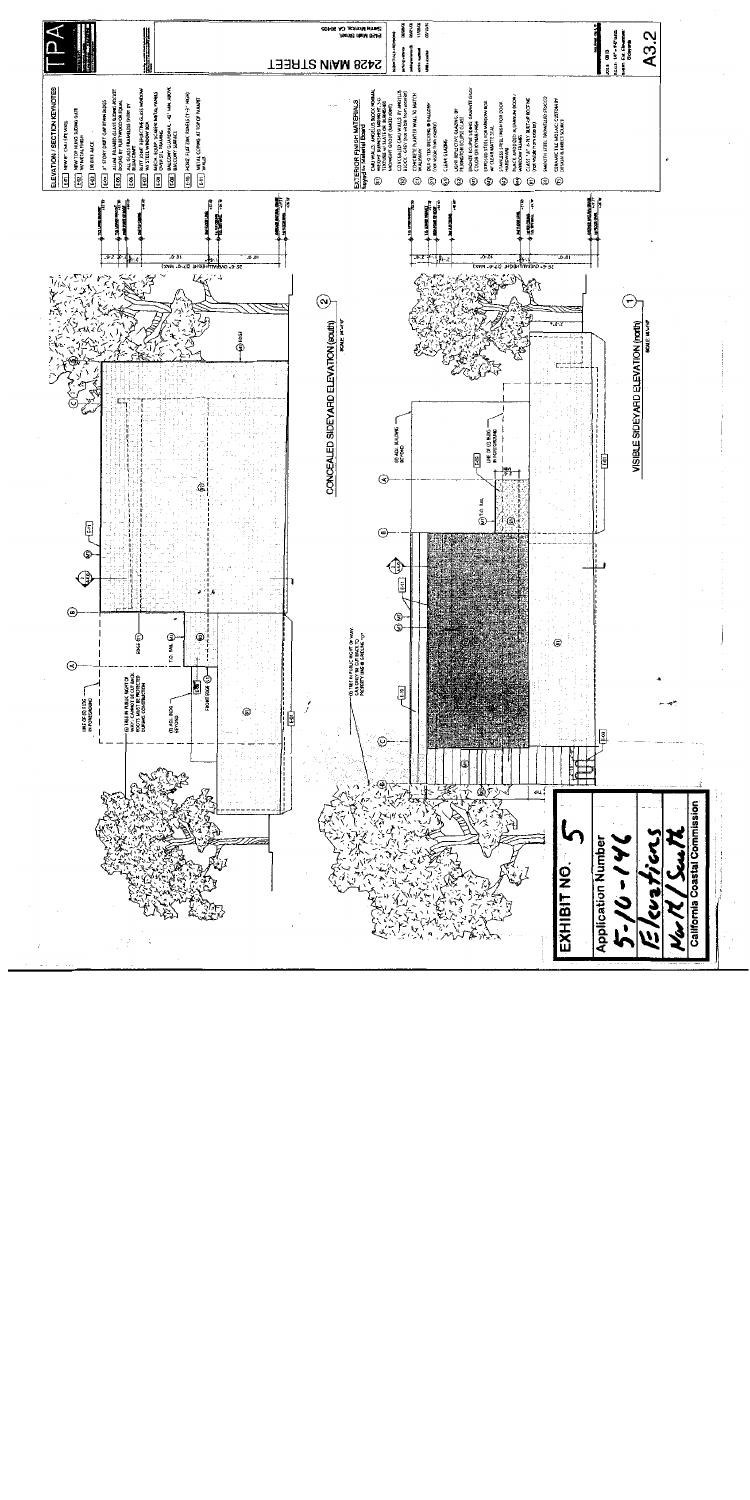